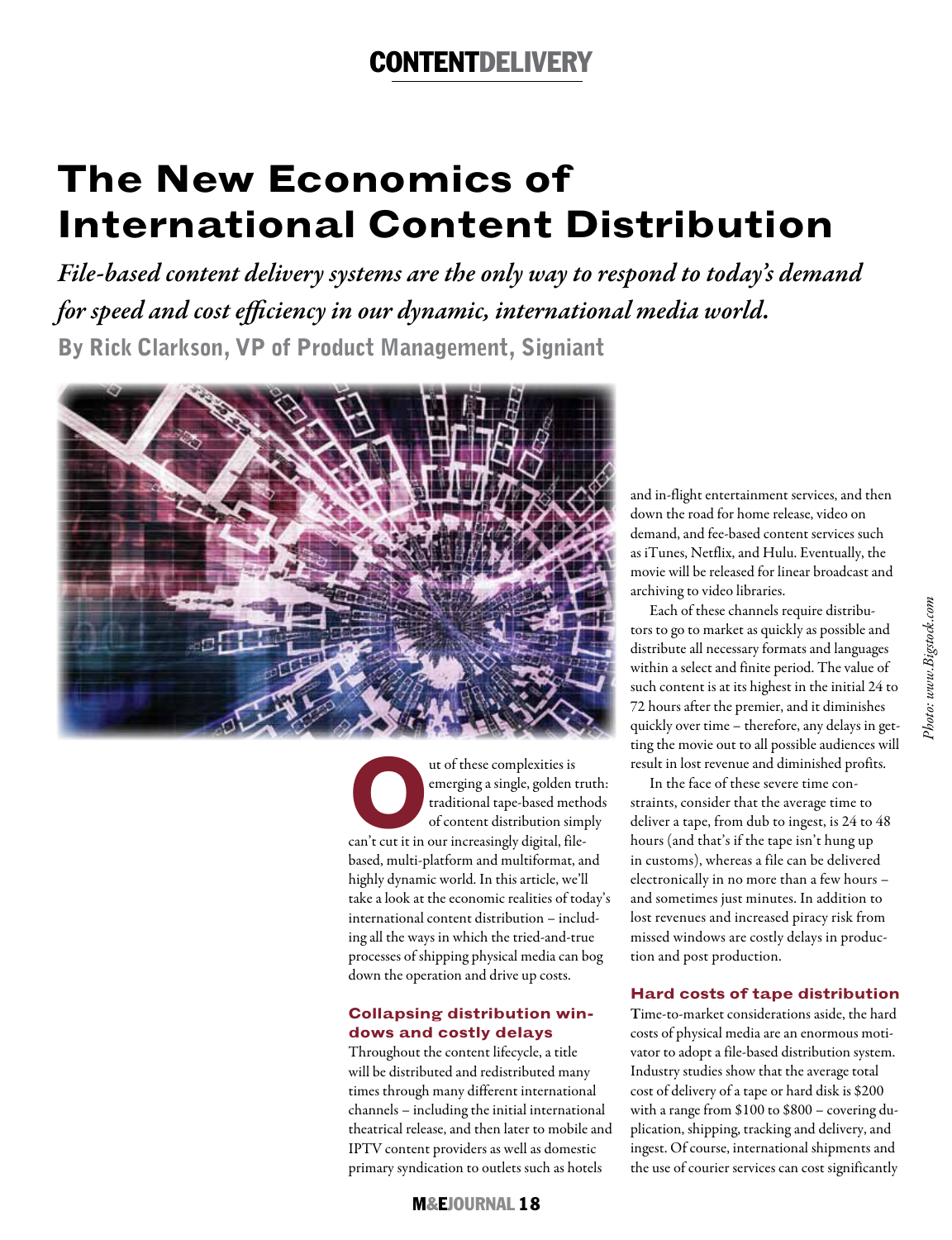# One customer realized complete ROI in just a month.

more. And if the tape turns out to be a bad dub, or is otherwise damaged in some way, the distributor is not only looking at a potential missed deadline but up to \$800 to replace and re-ship the tape. The costs can be mindboggling for a large international distributor that ships many thousands of tapes (as case in point, one customer was formerly shipping more than 65,000 tapes each year to its 564 international licensing partners).

Another important cost factor for each international shipment to Europe is the value-added tax (VAT). The VAT for a single \$20 Digi BetaCam tape is 20 percent of the tape stock value, or \$4 – not an insignificant amount when you're shipping thousands of tapes. But add in the VAT that's now being charged on the "intellectual content" of the shipment, currently 20 percent of the estimated revenue to be generated by the title. For content with revenue potential of \$100,000, the VAT is \$20,000.

One customer is a global content distributor that was sending 150,000 tapes every year to 100 locations, to the tune of more than \$13 million in total annual costs associated with tape movement. With a gradual phase-out of tape, the company expects to reap savings of more than \$15 million over the next three years – which means it will recoup its investment in Signiant software, hardware, maintenance and implementation, and bandwidth costs in only four months.

Another customer, a large and well-known music television channel, was spending so much money on FedEx tape shipments between New York and Miami that it purchased its own fleet of panel trucks to handle the deliveries. Although this strategy yielded marginal cost savings, the company was still spending \$284,000 per month to ferry 16,000 tapes between the two locations – a figure that added \$44,000 in transportation costs to the \$240,000 cost of the tapes (Figure 1). By installing Signiant for electronic content distribution management, the company has wiped these costs away – realizing a complete return on its investment in the new technology in just over a month.

#### **The high cost of manual processes**

Not only are manual processes expensive, but they don't scale – and they present too many opportunities for errors that can result in even costlier delays and missed deadlines. These costs will only continue to multiply with the addition of more distribution outlets, more flavors of content formats, and the growing complexity of the creative process – with such factors as increasingly detailed special effects driving the need for more processing of the content.

By adopting file-based workflows that automate many manual processing tasks, media companies are able to scale their business while controlling costs – thereby making more efficient use of their current labor pool and building the basis for a highly productive "content factory." One large cable entertainment network documented five key points in its workflow in which removal of tape-based manual processes would deliver value. First is the delivery of dailies from New York to Los Angeles for editing into promos, followed by numerous tape exchanges between the headquarters and a secondary site for editing and QC as well as tagging and playout of the promos on the network. Third, the content is manually transcoded to different formats and dubbed onto more tape for distribution to points four and five, which include other outlets for cross channel promotion and then digital syndication to other services such as Hulu.

By moving away from tape and to a filebased content distribution system, this network will be able to realize significant value across all five points – amounting to an estimated annual savings of more than a million dollars (See figure 2 on next page).



# **Investment: Content Distribution Management**

| Bandwidth (155Mb/s x2)        | \$20,000/ Month |
|-------------------------------|-----------------|
| Hardware                      | \$12,000        |
| Software / Maintenance<br>Yr1 | \$100,000       |
| Implementation                | \$50,000        |
| <b>Total Fixed Investment</b> | \$162,000       |

#### **Marginal Cost Savings Physical Media Shipment**

| 16,000    |  |
|-----------|--|
| 16        |  |
| \$44,000  |  |
| \$240,000 |  |
| \$284,000 |  |
|           |  |

# **Payback Period**

| <b>Payback Period</b>                                              | 0.6 Months |  |
|--------------------------------------------------------------------|------------|--|
| <b>Fixed Investment</b>                                            | \$162,000  |  |
| <b>Monthly Savings</b>                                             | \$264,000  |  |
| <b>Increment Month Expenses</b><br><b>Bandwidth</b>                | \$20,000   |  |
| <b>Marginal Cost Savings Monthly</b><br>- Physical Media Shipments | \$284,000  |  |

Figure 1: Here is the math for a large and well-known music television channel that was spending almost \$300,000 per month on tape shipments between New York and Miami. With an investment of \$162,000 they ended up saving \$264,000 per month.

*For over 20 years, Rick's strategic vision and customer focus has enabled him to bring innovative products to market. As the Vice President of Product Management, Rick is responsible for driving development of Signiant's marketleading products in the Media and Entertainment industry. Prior to joining Signiant, he was one of the visionaries behind the surveillance and Physical Security Information Management (PSIM) software platform at VidSys.*